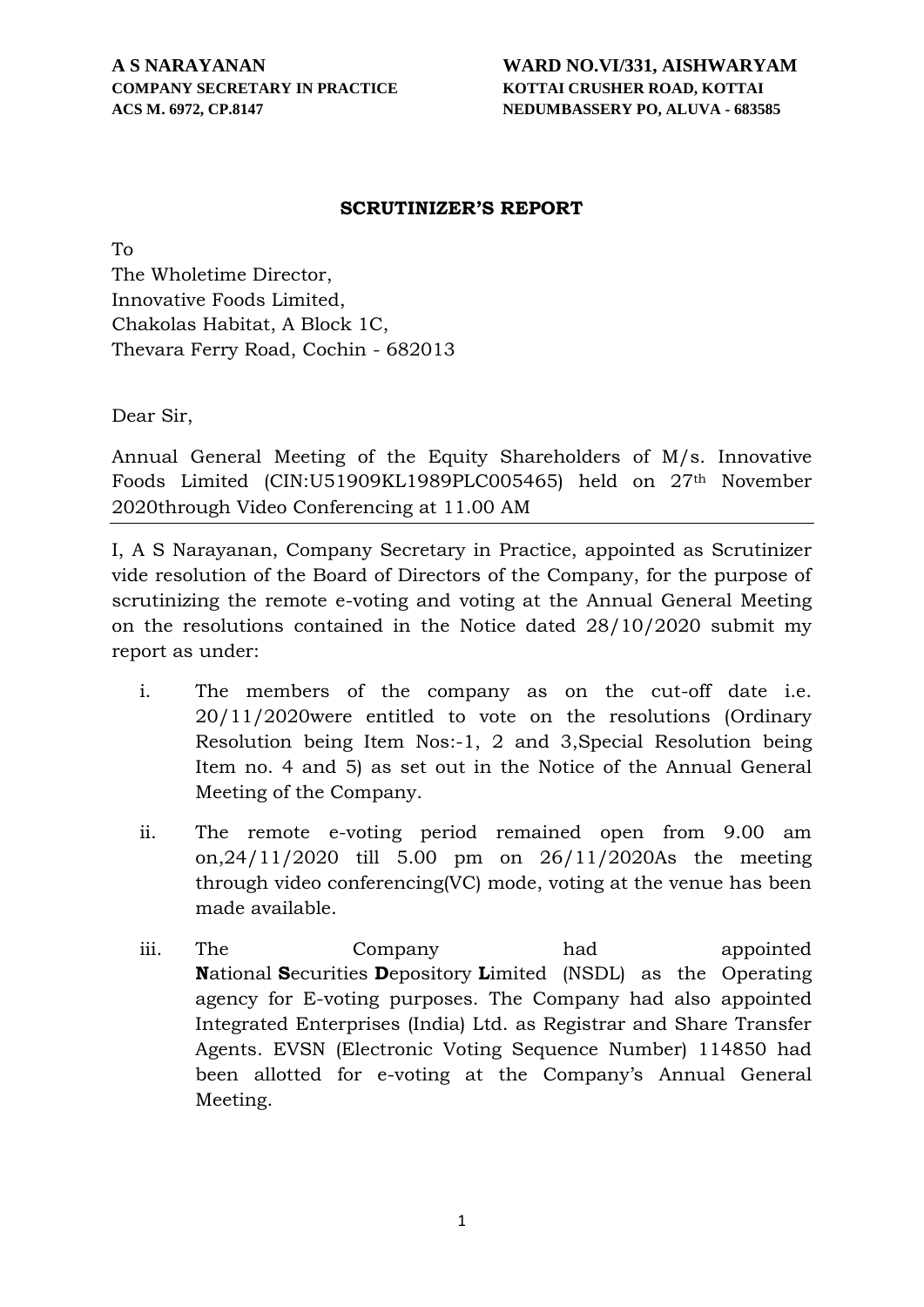- iv. The vote cast through electronic means through remote e-voting were unblocked on 27/11/2020 in presence of one witness viz. 1. Ms.Anitha G Menon,who is not in the employment of the Company. They have signed below signifying their confirmation of the e-votes having been unblocked in their presence.
- v. Final voting report on E-voting was generated from the official e voting website www.evoting.nsdl.com, following the prescribed procedure, which was duly checked and validated by me, From the said two reports, a Consolidated Voting Report was prepared, which is attached and which forms part of this Report.

## **Given below is the consolidated summary of results of remote e-voting and voting at general meeting through e-voting:**

#### **ORDINARY BUSINESS**

#### **Item No. 1:- Ordinary Resolution**

To receive, consider and adopt the audited Profit and Loss account for the year ended 31.03.2020 and the Balance Sheet of the company as at 31.03.2020 together with the Reports of Directors and Auditors thereon.

| <b>Method</b><br><b>of</b><br><b>Voting</b> | <b>Voted</b><br>in<br>of<br>favour<br>the<br>resolution | <b>Voted</b><br>against the<br>resolution | <b>Abstained/Invalid</b> | <b>Total votes</b> |
|---------------------------------------------|---------------------------------------------------------|-------------------------------------------|--------------------------|--------------------|
| E-<br>Remote<br>voting                      | 108188958                                               | <b>NIL</b>                                | <b>NIL</b>               | 108188958          |
|                                             |                                                         | Voting at General Meeting                 |                          |                    |
| By ballot-                                  | <b>NIL</b>                                              | <b>NIL</b>                                | <b>NIL</b>               |                    |
| <b>Total</b><br>votes                       | 108188958                                               | <b>NIL</b>                                | <b>NIL</b>               | 108188958          |
| <b>RESULT</b>                               | Passed by Majority votes                                |                                           |                          |                    |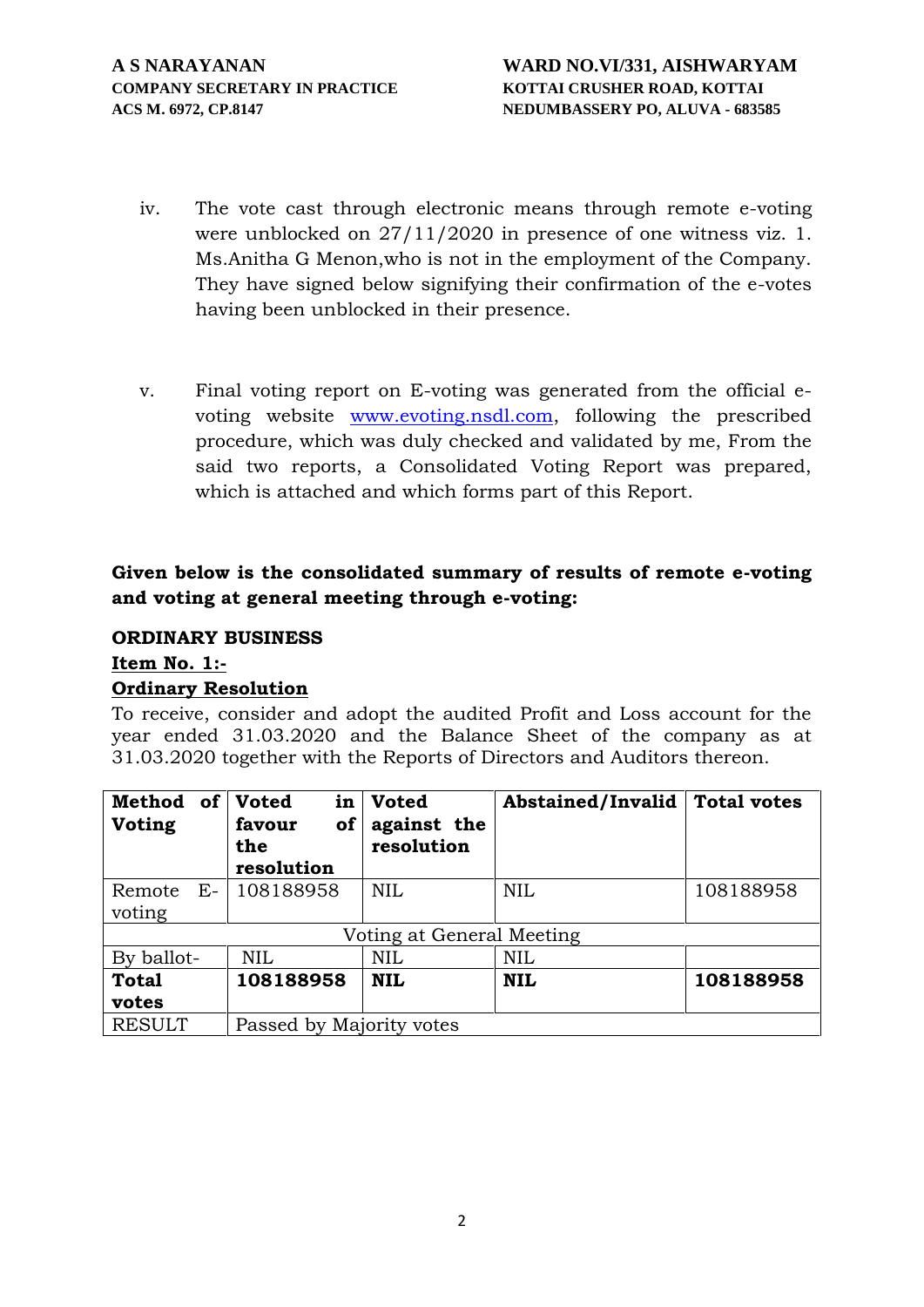# **Item No.2:-**

# **Ordinary Resolution**

To appoint a Director in place of Mr. MithunAppaiah, who retires by rotation and being eligible, offers himself for reappointment.

| Method<br><b>of</b><br><b>Voting</b> | <b>Voted</b><br>in<br>favour<br><b>of</b><br>the<br>resolution | <b>Voted</b><br>against the<br>resolution | <b>Abstained/Invalid</b> | <b>Total votes</b> |
|--------------------------------------|----------------------------------------------------------------|-------------------------------------------|--------------------------|--------------------|
| $E-$<br>Remote<br>voting             | 108188858                                                      | 100                                       | <b>NIL</b>               | 108188958          |
|                                      |                                                                | Voting at General Meeting                 |                          |                    |
| By ballot-                           | <b>NIL</b>                                                     | <b>NIL</b>                                | <b>NIL</b>               |                    |
| <b>Total</b><br>votes                | 108188858                                                      | 100                                       | <b>NIL</b>               | 108188958          |
| <b>RESULT</b>                        | Passed by Majority votes                                       |                                           |                          |                    |

## **Item No.3:- Ordinary Resolution**

To Appoint Auditors of the Company

| Method<br><b>of</b><br>Voting | <b>Voted</b><br>in<br>favour<br>of<br>the<br>resolution | <b>Voted</b><br>against the<br>resolution | <b>Abstained/Invalid</b> | <b>Total votes</b> |
|-------------------------------|---------------------------------------------------------|-------------------------------------------|--------------------------|--------------------|
| E-<br>Remote<br>voting        | 108188858                                               | 100                                       | <b>NIL</b>               | 108188958          |
|                               |                                                         | Voting at General Meeting                 |                          |                    |
| By ballot-                    | <b>NIL</b>                                              | <b>NIL</b>                                | <b>NIL</b>               |                    |
| <b>Total</b><br>votes         | 108188858                                               | 100                                       | <b>NIL</b>               | 108188958          |
| <b>RESULT</b>                 | Passed by Majority votes                                |                                           |                          |                    |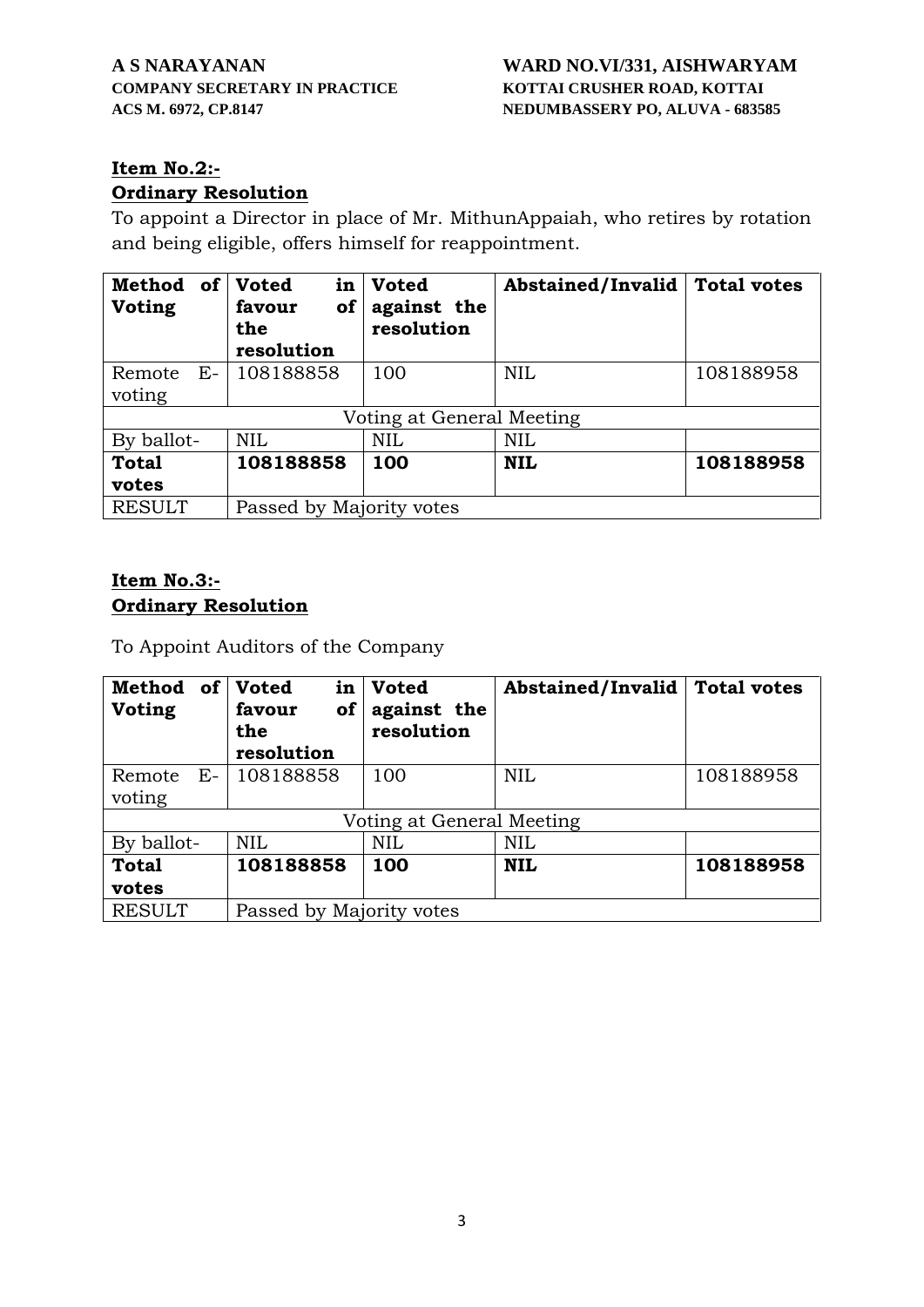#### **SPECIAL BUSINESS**

#### **Item No.4:- Special Resolution**

Re-appointment of and remuneration payable to Mr. P Manoj Kumar as Whole-time Director of the Company

| Method<br><b>of</b><br><b>Voting</b> | <b>Voted</b><br>in<br>of<br>favour<br>the<br>resolution | <b>Voted</b><br>against the<br>resolution | Abstained/Invalid | <b>Total votes</b> |
|--------------------------------------|---------------------------------------------------------|-------------------------------------------|-------------------|--------------------|
| $E-$<br>Remote<br>voting             | 108188858                                               | 100                                       | <b>NIL</b>        | 108188858          |
|                                      |                                                         | Voting at General Meeting                 |                   |                    |
| By ballot-                           | <b>NIL</b>                                              | <b>NIL</b>                                | <b>NIL</b>        |                    |
| <b>Total</b><br>votes                | 108188858                                               | 100                                       | <b>NIL</b>        | 108188958          |
| <b>RESULT</b>                        | Passed by Majority votes                                |                                           |                   |                    |

### **Item No.5:- Special Resolution**

To approve remuneration payable to Mr. MithunAppaiah, Chief Executive Officer and Director of the Company

| Method<br><b>of</b><br><b>Voting</b> | <b>Voted</b><br>in<br>favour<br>0f<br>the<br>resolution | <b>Voted</b><br>against the<br>resolution | <b>Abstained/Invalid</b> | <b>Total votes</b> |
|--------------------------------------|---------------------------------------------------------|-------------------------------------------|--------------------------|--------------------|
| $E-$<br>Remote<br>voting             | 108188858                                               | 100                                       | <b>NIL</b>               | 108188958          |
|                                      |                                                         | Voting at General Meeting                 |                          |                    |
| By ballot-                           | <b>NIL</b>                                              | <b>NIL</b>                                | <b>NIL</b>               |                    |
| <b>Total</b><br>votes                | 108188858                                               | 100                                       | <b>NIL</b>               | 108188958          |
| <b>RESULT</b>                        | Passed by Majority votes                                |                                           |                          |                    |